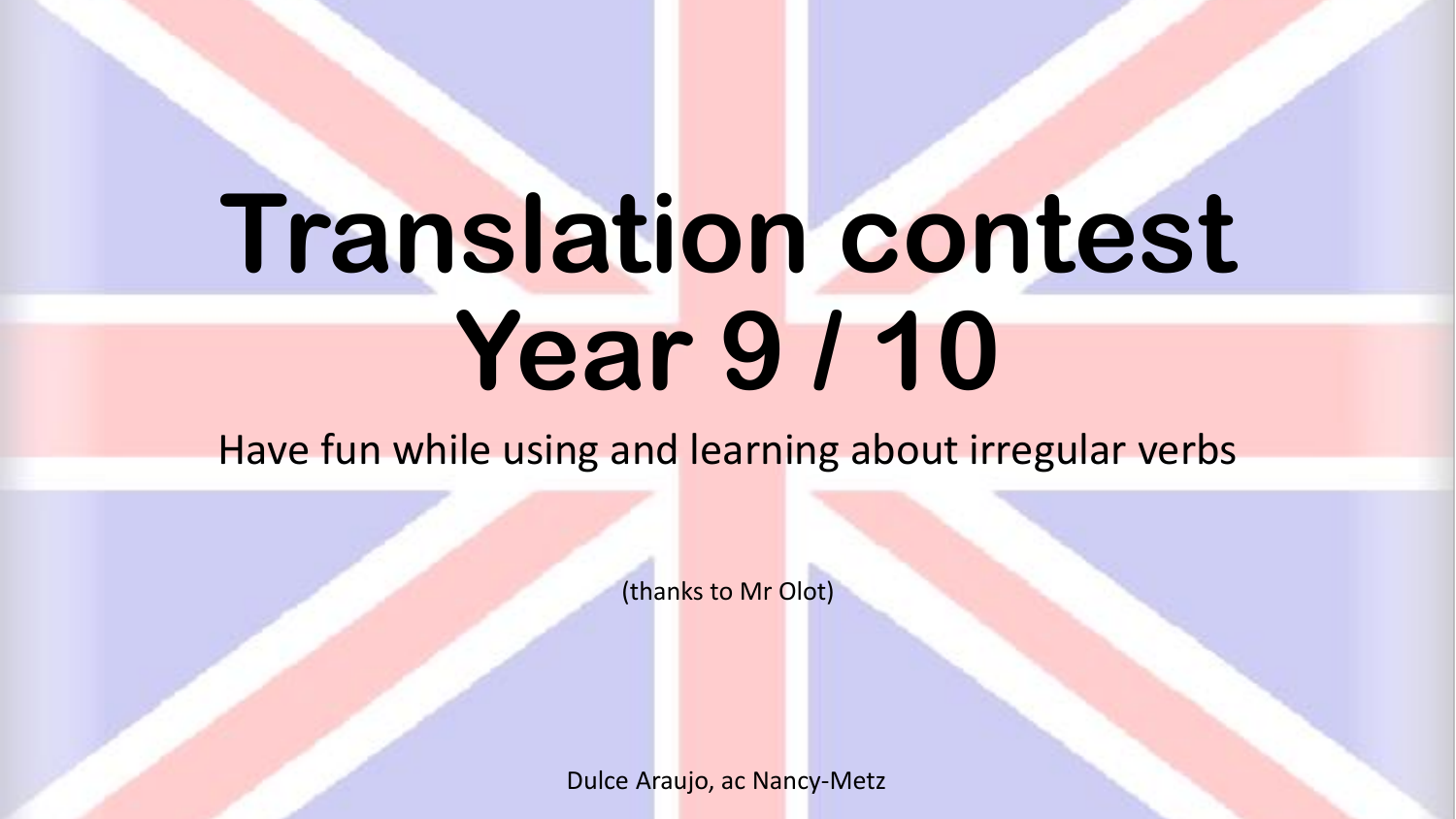## **Class divided into several groups**

- Let them choose their team name
- Provide them with a dictionary and **a complete list of irregular verbs**
- Give **a sentence at a time**
- They have to work in groups and **find the best translation**
- They come to the teacher once they have finished, **they can come only once !**
- The teacher marks the translation accordingly on the board (2 points for each sentence, so it may vary :  $0.5 / 1 / 1.5...$ )
- The best team wins !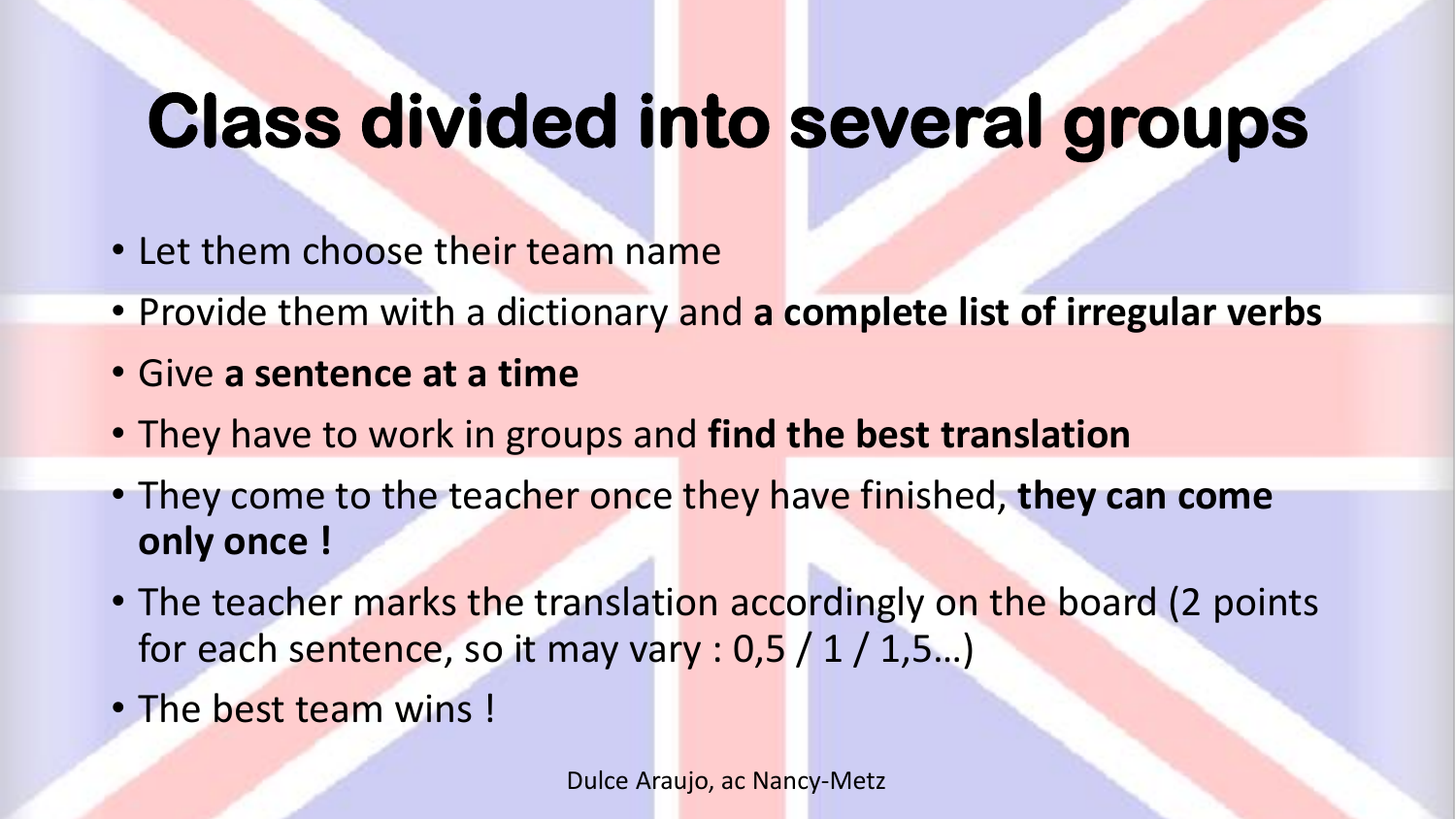

## And the winner is TEAM ...

Dulce Araujo, ac Nancy-Metz